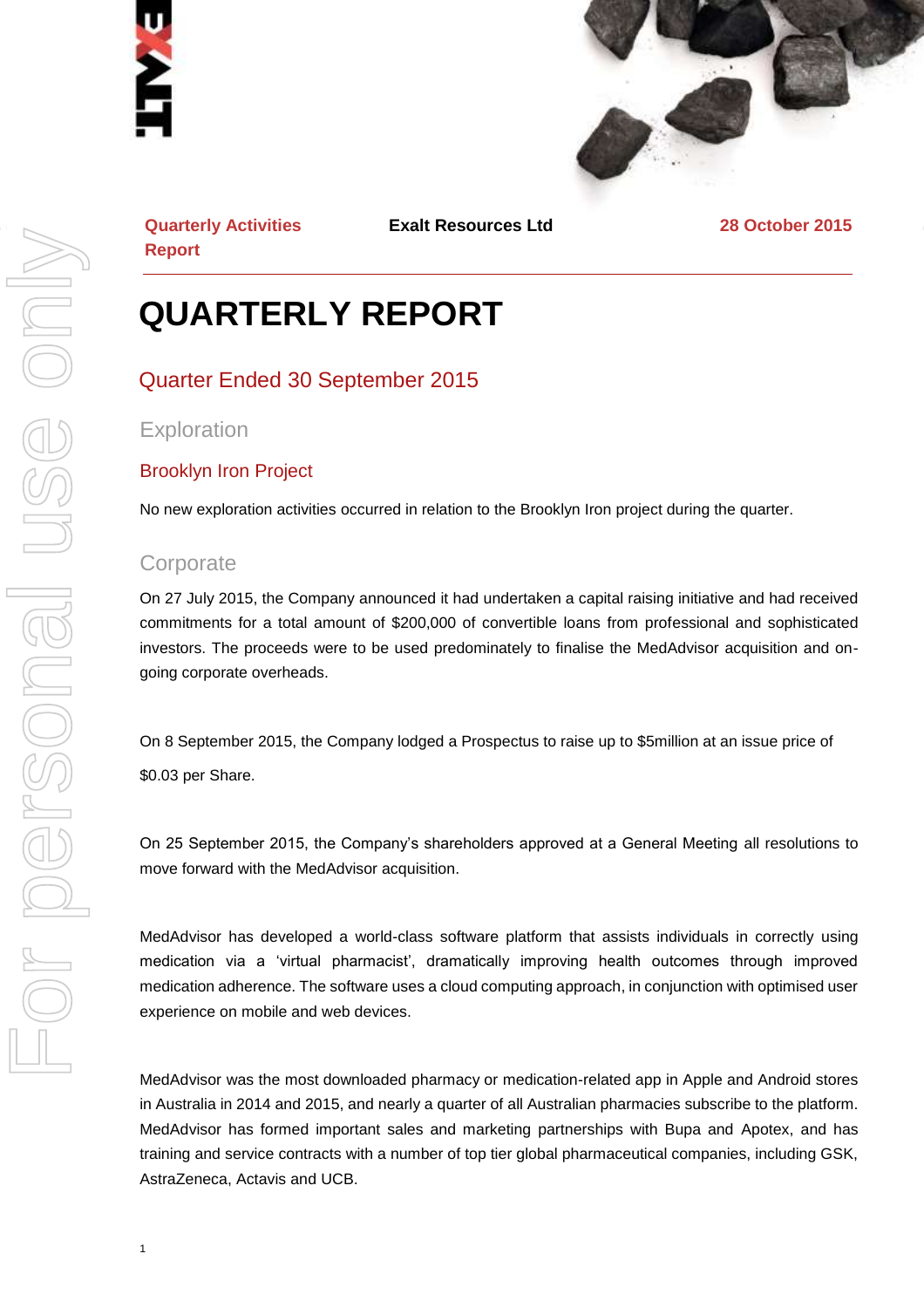# Subsequent Events to Balance Date

On 16 October 2015, the Company closed the Public Offer raising \$5m under the Prospectus dated 8 September with strong support from domestic institutional investors and pharmacy industry participants. The Public Offer is managed by Corporate Advisor, Peloton Capital.

The Company is now in the process of satisfying Chapter 1 and 2 of the ASX Listing Rules before getting approval to be re-listed on the ASX.

#### **ASX Listing Rule 5.3.3 – Details of Tenements Held at 30 September 2015**

| Country   | <b>Project name</b> | <b>Tenement</b> | No of<br><b>Tenement</b> | Area               | <b>Interest</b> |
|-----------|---------------------|-----------------|--------------------------|--------------------|-----------------|
| Australia | Mineral Hill South  | EL 7945         |                          | 112km <sup>2</sup> | 100%            |

No mining tenements were acquired or disposed of during the quarter.

#### **For more information**

Peter Bennetto Exalt Resources Ltd Tel: +61 2 8075 4635 Email[: info@exaltresources.com.au](mailto:info@exaltresources.com.au)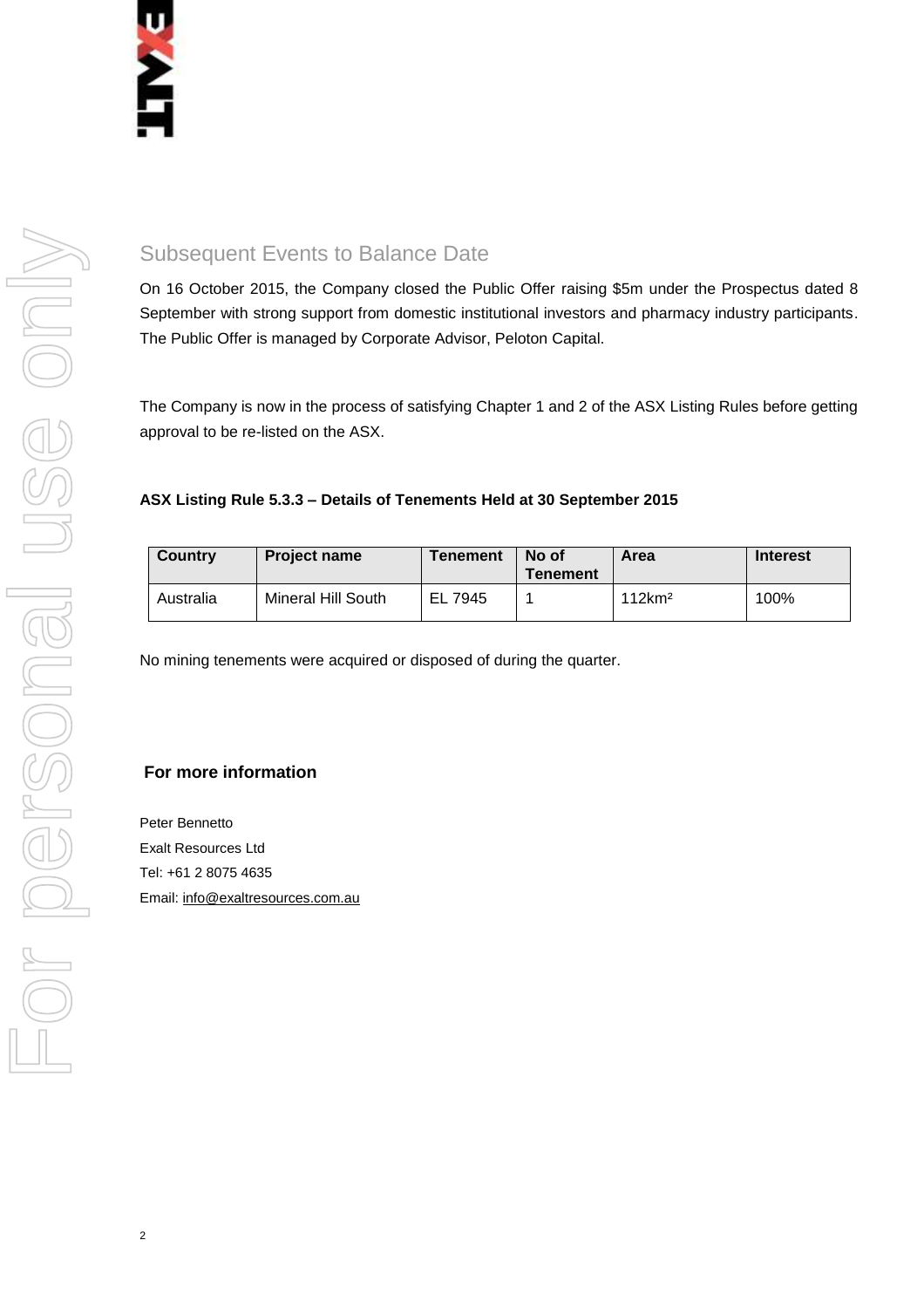



**Appendix 5B Exalt Resources Ltd 28 October 2015**

# **QUARTERLY REPORT Appendix 5B**

# Mining exploration entity quarterly report

Introduced 01/07/96 Origin Appendix 8 Amended 01/07/97, 01/07/98, 30/09/01, 01/06/10, 17/12/10

Name of entity

EXALT RESOURCES LTD

ABN Quarter ended ("current quarter")

17 145 327 617 30 SEPTEMBER 2015

#### Consolidated statement of cash flows

|      |                                                               | Current quarter | Year to date          |
|------|---------------------------------------------------------------|-----------------|-----------------------|
|      | Cash flows related to operating activities                    | \$A'000         | (3 months)<br>\$A'000 |
| 1.1  | Receipts from product sales and related<br>debtors            |                 |                       |
| 1.2  | Payments for (a) exploration & evaluation<br>(b) development  | (3)             | (3)                   |
|      | (c) production<br>(d) administration                          | (190)           | (190)                 |
| 1.3  | Dividends received                                            |                 |                       |
| 1.4  | Interest and other items of a similar nature<br>received      |                 |                       |
| 1.5  | Interest and other costs of finance paid                      |                 |                       |
| 1.6  | Income taxes paid                                             |                 |                       |
| 1.7  | Other (provide details if material)                           |                 |                       |
|      | <b>Net Operating Cash Flows</b>                               | (193)           | (193)                 |
|      | Cash flows related to investing activities                    |                 |                       |
| 1.8  | Payment for purchases of:                                     |                 |                       |
|      | (a) prospects                                                 |                 |                       |
|      | (b) other fixed assets                                        |                 |                       |
| 1.9  | Proceeds from sale of:(a) prospects                           |                 |                       |
|      | (b) equity investments                                        |                 |                       |
|      | (c) other fixed assets                                        |                 |                       |
| 1.10 | Loans to other entities                                       |                 |                       |
| 1.11 | Loans repaid by other entities                                |                 |                       |
| 1.12 | Other (provide details if material)                           |                 |                       |
|      | Net investing cash flows                                      |                 |                       |
| 1.13 | Total operating and investing cash flows<br>(carried forward) | (193)           | (193)                 |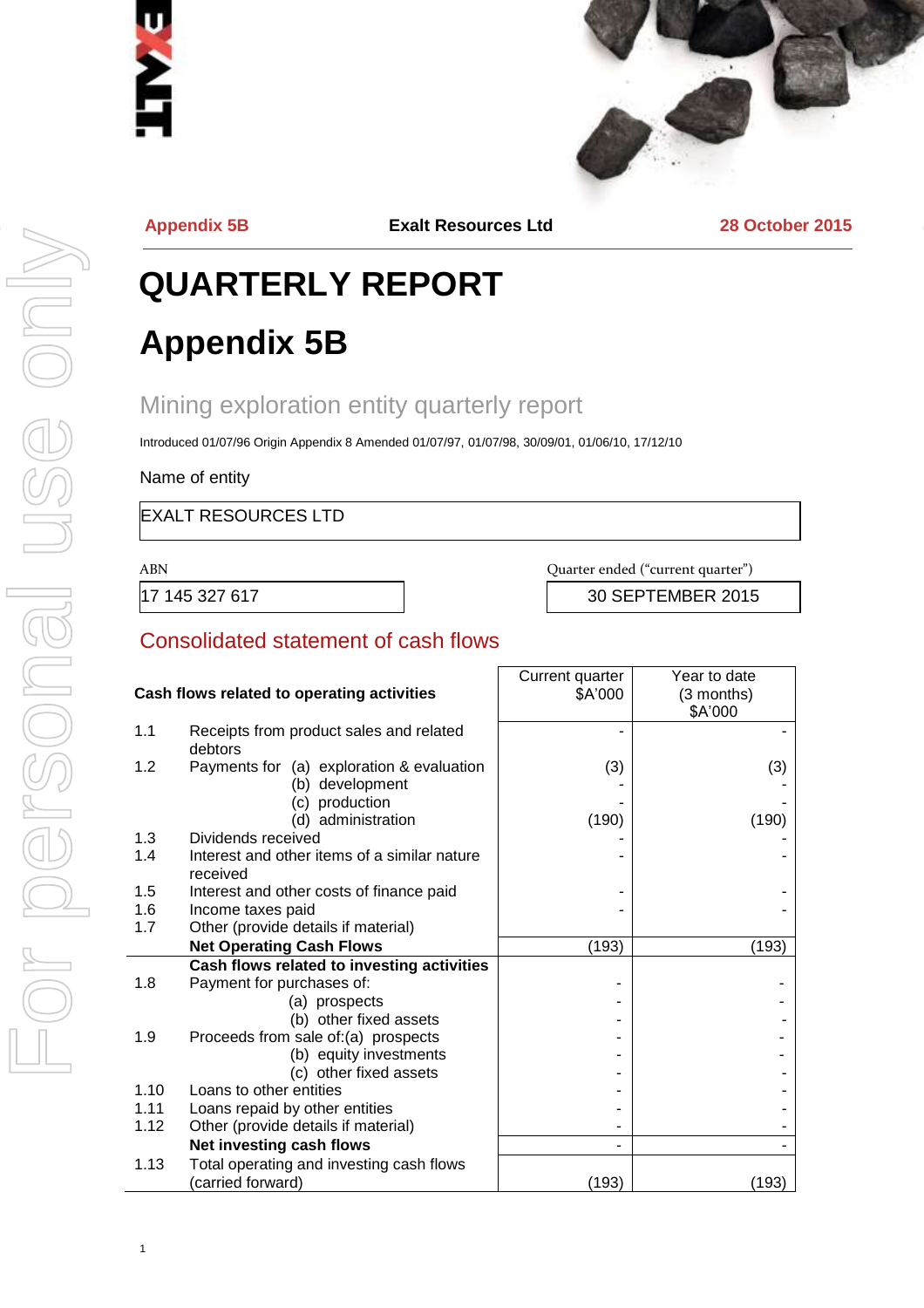

| 1.13         | Total operating and investing cash flows<br>(brought forward)                       | (193) | (193) |
|--------------|-------------------------------------------------------------------------------------|-------|-------|
|              | Cash flows related to financing activities                                          |       |       |
| 1.14         | Proceeds from issues of shares, options,<br>etc.                                    |       |       |
| 1.15         | Proceeds from sale of forfeited shares                                              |       |       |
| 1.16         | Proceeds from borrowings                                                            | 90    | 90    |
| 1.17         | Repayment of borrowings                                                             |       |       |
| 1.18         | Dividends paid                                                                      |       |       |
| 1.19         | Other (provide details if material)                                                 |       |       |
|              | Capital raising costs                                                               |       |       |
|              | Net financing cash flows                                                            | 90    | 90    |
|              | Net increase (decrease) in cash held                                                | (103) | (103) |
| 1.20<br>1.21 | Cash at beginning of quarter/year to date<br>Exchange rate adjustments to item 1.20 | 165   | 165   |
| 1.22         | Cash at end of quarter                                                              | 62    | 62    |

# Payments to directors of the entity and associates of the directors

|      |                                                                  | Curent quarter |
|------|------------------------------------------------------------------|----------------|
|      |                                                                  | \$A'000        |
| 1.23 | Aggregate amount of payments to the parties included in item 1.2 |                |
| 1.24 | Aggregate amount of loans to the parties included in item 1.10   |                |
| 1.25 | Explanation necessary for an understanding of the transactions   |                |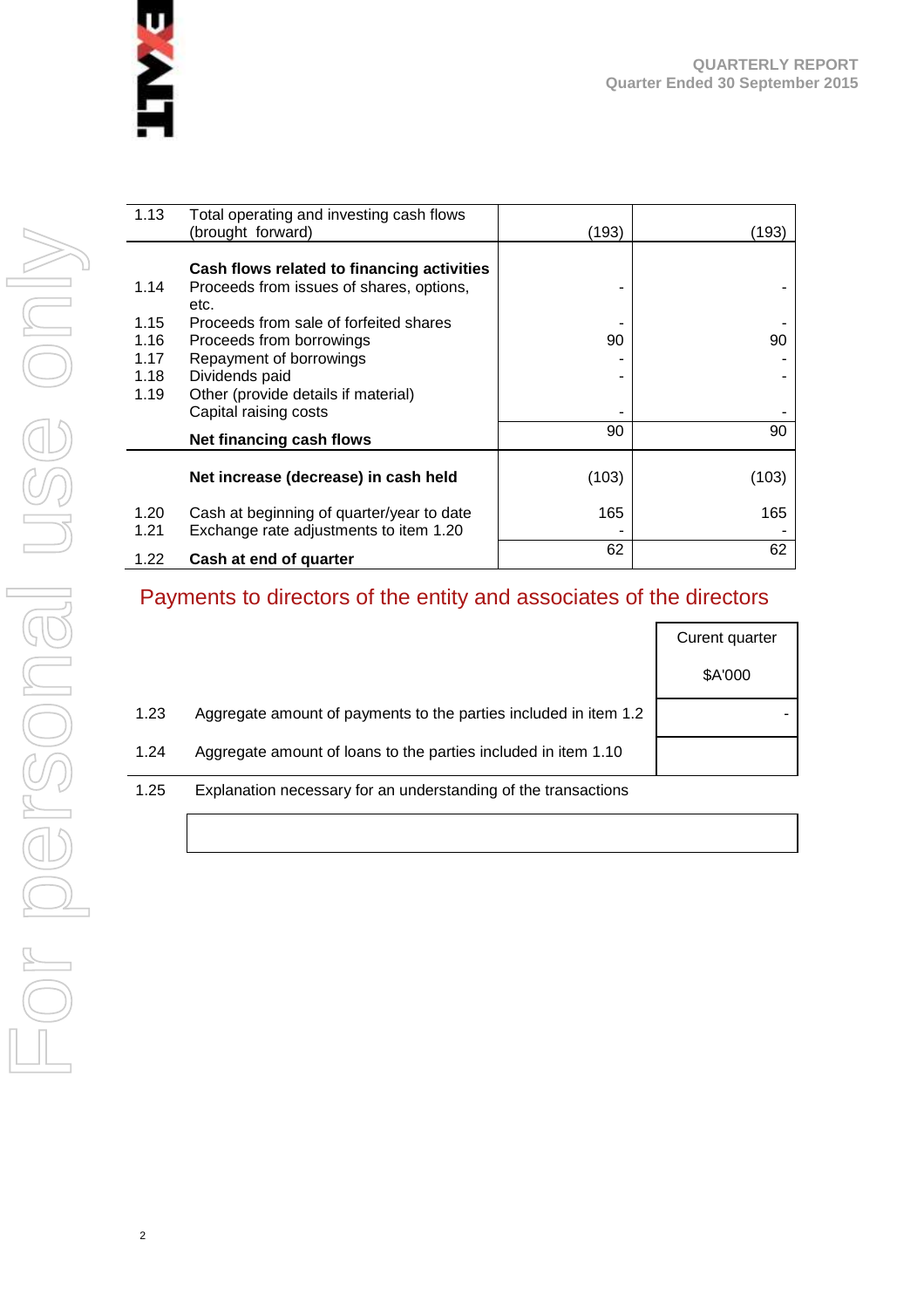

#### Non-cash financing and investing activities

- 2.1 Details of financing and investing transactions which have had a material effect on consolidated assets and liabilities but did not involve cash flows
- 2.2 Details of outlays made by other entities to establish or increase their share in projects in which the reporting entity has an interest

## Financing facilities available

*Add notes as necessary for an understanding of the position.*

|     |                             | Amount available<br>\$A'ooo | Amount used<br>$A'$ 000 |
|-----|-----------------------------|-----------------------------|-------------------------|
| 3.1 | Loan facilities             | 200                         | 200                     |
| 3.2 | Credit standby arrangements | -                           |                         |

#### Estimated cash outflows for next quarter

|     |                            | $A'$ 000                 |
|-----|----------------------------|--------------------------|
| 4.1 | Exploration and evaluation | 5                        |
| 4.2 | Development                | $\overline{\phantom{a}}$ |
| 4.3 | Production                 | $\overline{\phantom{0}}$ |
| 4.4 | Administration             | 150                      |
|     | <b>Total</b>               | 155                      |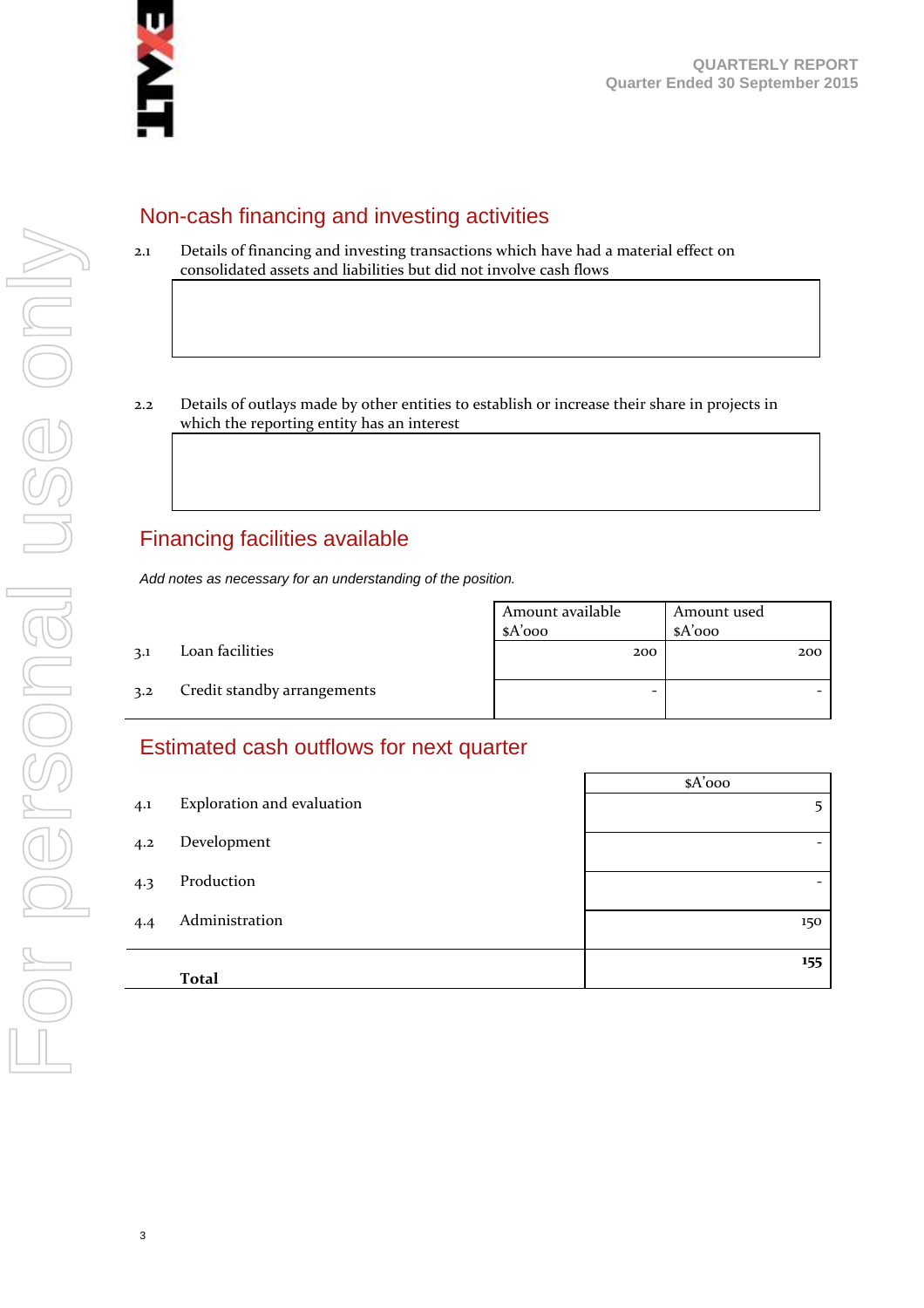

# Reconciliation of cash

| Reconciliation of cash at the end of the quarter (as<br>shown in the consolidated statement of cash flows)<br>to the related items in the accounts is as follows. |                                           | Current quarter<br>$A'$ 000 | Previous quarter<br>$A'$ 000 |
|-------------------------------------------------------------------------------------------------------------------------------------------------------------------|-------------------------------------------|-----------------------------|------------------------------|
| 5.1                                                                                                                                                               | Cash on hand and at bank                  | 62                          | 141                          |
| 5.2                                                                                                                                                               | Deposits at call                          |                             | 24                           |
| 5.3                                                                                                                                                               | Bank overdraft                            |                             |                              |
| 5.4                                                                                                                                                               | Other (provide details)                   |                             |                              |
|                                                                                                                                                                   | Total: cash at end of quarter (item 1.22) | 62                          | 165                          |

# Changes in interests in mining tenements

|     |                                                                        | Tenement<br>reference | Nature of interest<br>(note (2)) | Interest at<br>beginning | Interest<br>at end of |
|-----|------------------------------------------------------------------------|-----------------------|----------------------------------|--------------------------|-----------------------|
|     |                                                                        |                       |                                  | of quarter               | quarter               |
| 6.1 | Interests in mining<br>tenements<br>relinquished, reduced<br>or lapsed | Nil                   |                                  |                          |                       |
| 6.2 | Interests in mining<br>tenements acquired or<br>increased              | Nil                   |                                  |                          |                       |

4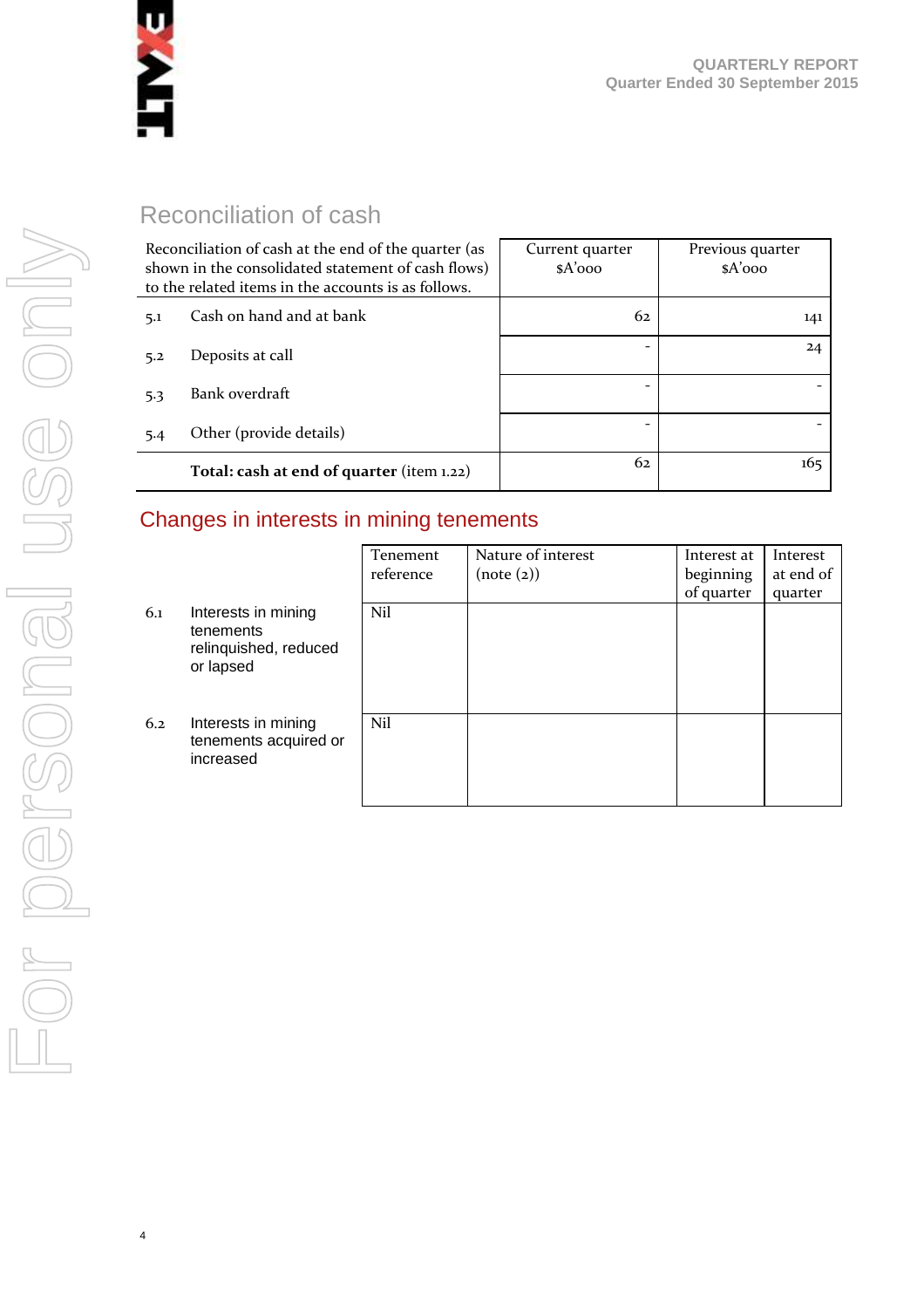

#### Issued and quoted securities at end of current quarter

*Description includes rate of interest and any redemption or conversion rights together with prices and dates.*

|      |                                                                                                                                      | Total      | Number     | Issue price per          | Amount paid up per              |
|------|--------------------------------------------------------------------------------------------------------------------------------------|------------|------------|--------------------------|---------------------------------|
|      |                                                                                                                                      | number     | quoted     | security (cents)         | security (cents)                |
| 7.1  | <b>Preference</b><br>*securities<br>(description)                                                                                    | Nil        |            |                          |                                 |
| 7.2  | Changes during quarter<br>(a) Increases through<br>issues<br>(b) Decreases through<br>returns of capital, buy-<br>backs, redemptions |            |            |                          |                                 |
| 7.3  | +Ordinary securities                                                                                                                 | 85,250,406 | 85,250,406 |                          |                                 |
| 7.4  | Changes during quarter<br>(a) Increases through<br>issues<br>(b) Decreases through<br>returns of capital, buy-<br>backs              |            |            |                          |                                 |
| 7.5  | +Convertible debt<br>securities<br>(description)                                                                                     | Nil        |            |                          |                                 |
| 7.6  | Changes during quarter<br>(a) Increases through<br>issues<br>(b) Decreases through<br>securities matured,<br>converted               |            |            |                          |                                 |
| 7.7  | <b>Options</b> (description<br>and conversion<br>factor)                                                                             | 16,008,568 | 16,008,568 | Exercise price<br>\$0.20 | Expiry date<br>31 December 2015 |
| 7.8  | Issued during quarter                                                                                                                | Nil        | Nil        |                          |                                 |
| 7.9  | <b>Exercised during</b><br>quarter                                                                                                   | Nil        |            |                          |                                 |
| 7.10 | <b>Expired during</b><br>quarter                                                                                                     | Nil        |            |                          |                                 |
| 7.11 | Performance<br><b>Shares</b><br>(totals_only)                                                                                        | Nil        |            |                          |                                 |
| 7.12 | <b>Unsecured notes</b><br>(totals only)                                                                                              |            |            |                          |                                 |